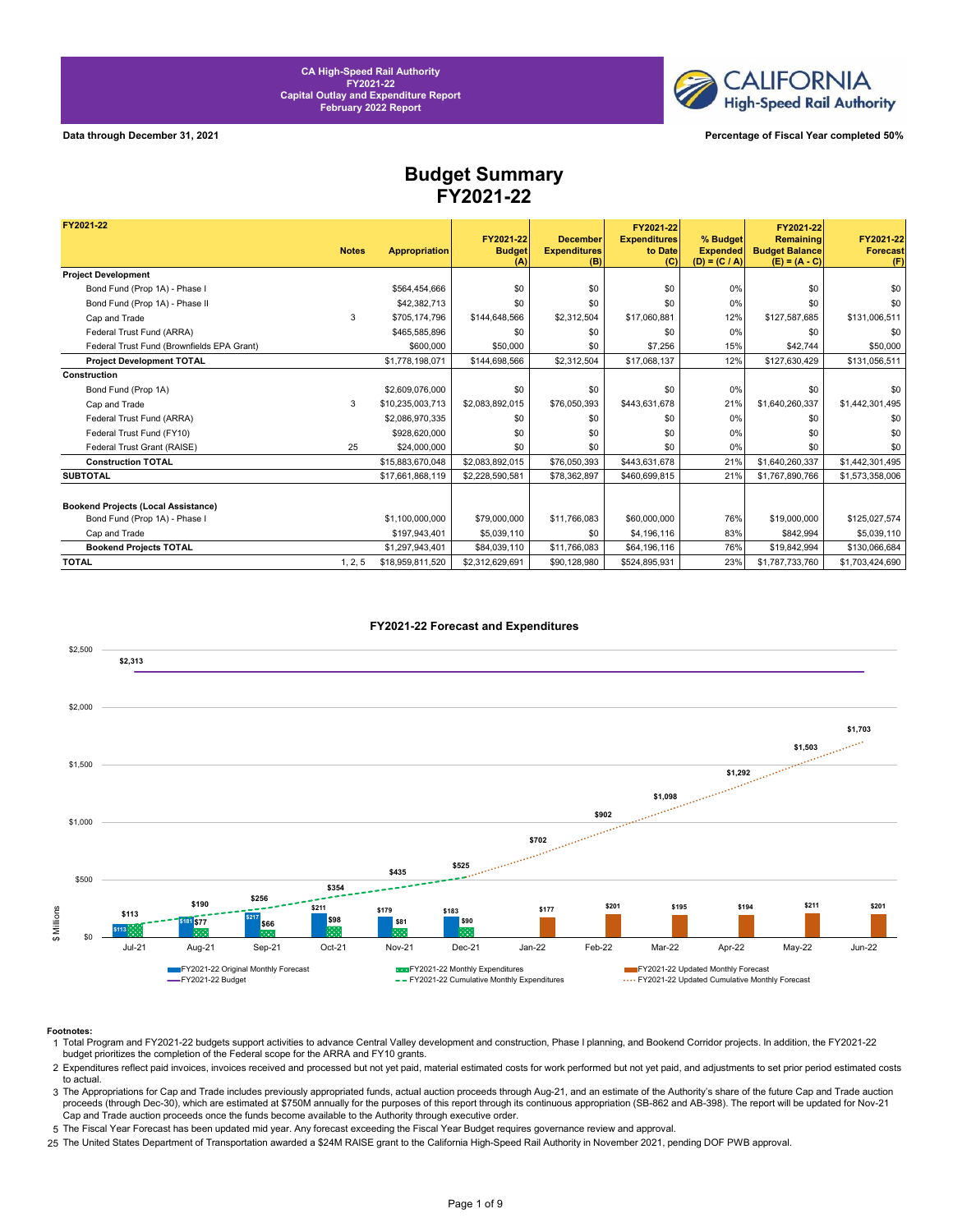**CALIFORNIA High-Speed Rail Authority** 

**Data through December 31, 2021 Percentage of Fiscal Year completed 50%**

### **Expenditure Authorization Summary Program to Date**

| <b>Program to Date</b>                     |              |                  | <b>Total</b>       |                                                      | <b>Total</b>                   |                             | <b>Total Remaining</b>              | <b>Total</b>                         |
|--------------------------------------------|--------------|------------------|--------------------|------------------------------------------------------|--------------------------------|-----------------------------|-------------------------------------|--------------------------------------|
|                                            | <b>Notes</b> | Appropriation    | <b>Expenditure</b> | <b>December</b><br><b>Authorization Expenditures</b> | <b>Expenditures</b><br>to Date | % Budget<br><b>Expended</b> | Expenditure<br><b>Authorization</b> | <b>Authorized</b><br><b>Forecast</b> |
|                                            |              |                  | (A)                | (B)                                                  | (C)                            | $(D) = (C / A)$             | $(E) = (A - C)$                     | (F)                                  |
| <b>Project Development</b>                 |              |                  |                    |                                                      |                                |                             |                                     |                                      |
| Bond Fund (Prop 1A) - Phase I              |              | \$564,454,666    | \$564,454,666      | \$0                                                  | \$564,454,666                  | 100%                        | \$0                                 | \$564,454,666                        |
| Bond Fund (Prop 1A) - Phase II             |              | \$42,382,713     | \$42,382,713       | \$0                                                  | \$42,382,713                   | 100%                        | \$0                                 | \$42,382,713                         |
| Cap and Trade                              | 3            | \$705.174.796    | \$705,174,796      | \$2,312,504                                          | \$247,973,000                  | 35%                         | \$457,201,796                       | \$705,174,796                        |
| Federal Trust Fund (ARRA)                  |              | \$465,585,896    | \$465,585,896      | \$0                                                  | \$465,585,896                  | 100%                        | \$0                                 | \$465,585,896                        |
| Federal Trust Fund (Brownfields EPA Grant) |              | \$600,000        | \$600,000          | \$0                                                  | \$355.893                      | 59%                         | \$244,107                           | \$600,000                            |
| <b>Project Development TOTAL</b>           |              | \$1,778,198,071  | \$1,778,198,071    | \$2,312,504                                          | \$1,320,752,168                | 74%                         | \$457,445,903                       | \$1,778,198,071                      |
| Construction                               |              |                  |                    |                                                      |                                |                             |                                     |                                      |
| Bond Fund (Prop 1A)                        |              | \$2,609,076,000  | \$2,609,076,000    | \$0                                                  | \$2,609,076,000                | 100%                        | \$0                                 | \$2,609,076,000                      |
| Cap and Trade                              | 3            | \$10,235,003,713 | \$9,218,346,450    | \$76,050,393                                         | \$2,187,409,112                | 24%                         | \$7,030,937,338                     | \$9,218,346,450                      |
| Federal Trust Fund (ARRA)                  |              | \$2,086,970,335  | \$2,080,491,194    | \$0                                                  | \$2,080,491,194                | 100%                        | \$0                                 | \$2,080,491,194                      |
| Federal Trust Fund (FY10)                  |              | \$928,620,000    | \$928,620,000      | \$0                                                  | \$0                            | 0%                          | \$928,620,000                       | \$928,620,000                        |
| Federal Trust Grant (RAISE)                | 25           | \$24,000,000     | \$24,000,000       | \$0                                                  | \$0                            | 0%                          | \$24,000,000                        | \$24,000,000                         |
| <b>Construction TOTAL</b>                  |              | \$15,883,670,048 | \$14,860,533,644   | \$76,050,393                                         | \$6,876,976,306                | 46%                         | \$7,983,557,338                     | \$14,860,533,644                     |
| <b>SUBTOTAL</b>                            |              | \$17,661,868,119 | \$16,638,731,715   | \$78,362,897                                         | \$8,197,728,474                | 49%                         | \$8,441,003,241                     | \$16,638,731,715                     |
|                                            |              |                  |                    |                                                      |                                |                             |                                     |                                      |
| <b>Bookend Projects (Local Assistance)</b> |              |                  |                    |                                                      |                                |                             |                                     |                                      |
| Bond Fund (Prop 1A) - Phase I              |              | \$1,100,000,000  | \$1,100,000,000    | \$11,766,083                                         | \$326,177,787                  | 30%                         | \$773,822,213                       | \$1,100,000,000                      |
| Cap and Trade                              |              | \$197,943,401    | \$197,943,401      | \$0                                                  | \$197,098,711                  | 100%                        | \$844,690                           | \$197,943,401                        |
| <b>Bookend Projects TOTAL</b>              |              | \$1,297,943,401  | \$1,297,943,401    | \$11,766,083                                         | \$523,276,498                  | 40%                         | \$774,666,903                       | \$1,297,943,401                      |
| <b>TOTAL</b>                               | 1, 2         | \$18,959,811,520 | \$17,936,675,116   | \$90,128,980                                         | \$8,721,004,972                | 49%                         | \$9,215,670,144                     | \$17,936,675,116                     |



### **Total Program Expenditures to Date**

3 The Appropriations for Cap and Trade includes previously appropriated funds, actual auction proceeds through Aug-21, and an estimate of the Authority's share of the future Cap and Trade auction proceeds (through Dec-30), which are estimated at \$750M annually for the purposes of this report through its continuous appropriation (SB-862 and AB-398). The report will be updated for Nov-21 Cap and Trade auction proceeds once the funds become available to the Authority through executive order.

25 The United States Department of Transportation awarded a \$24M RAISE grant to the California High-Speed Rail Authority in November 2021, pending DOF PWB approval.

Footnotes:<br>1 Total Program and FY2021-22 budgets support activities to advance Central Valley development and construction, Phase I planning, and Bookend Corridor projects. In addition, the FY2021-22<br>budget prioritizes the

<sup>2</sup> Expenditures reflect paid invoices, invoices received and processed but not yet paid, material estimated costs for work performed but not yet paid, and adjustments to set prior period estimated costs to actual.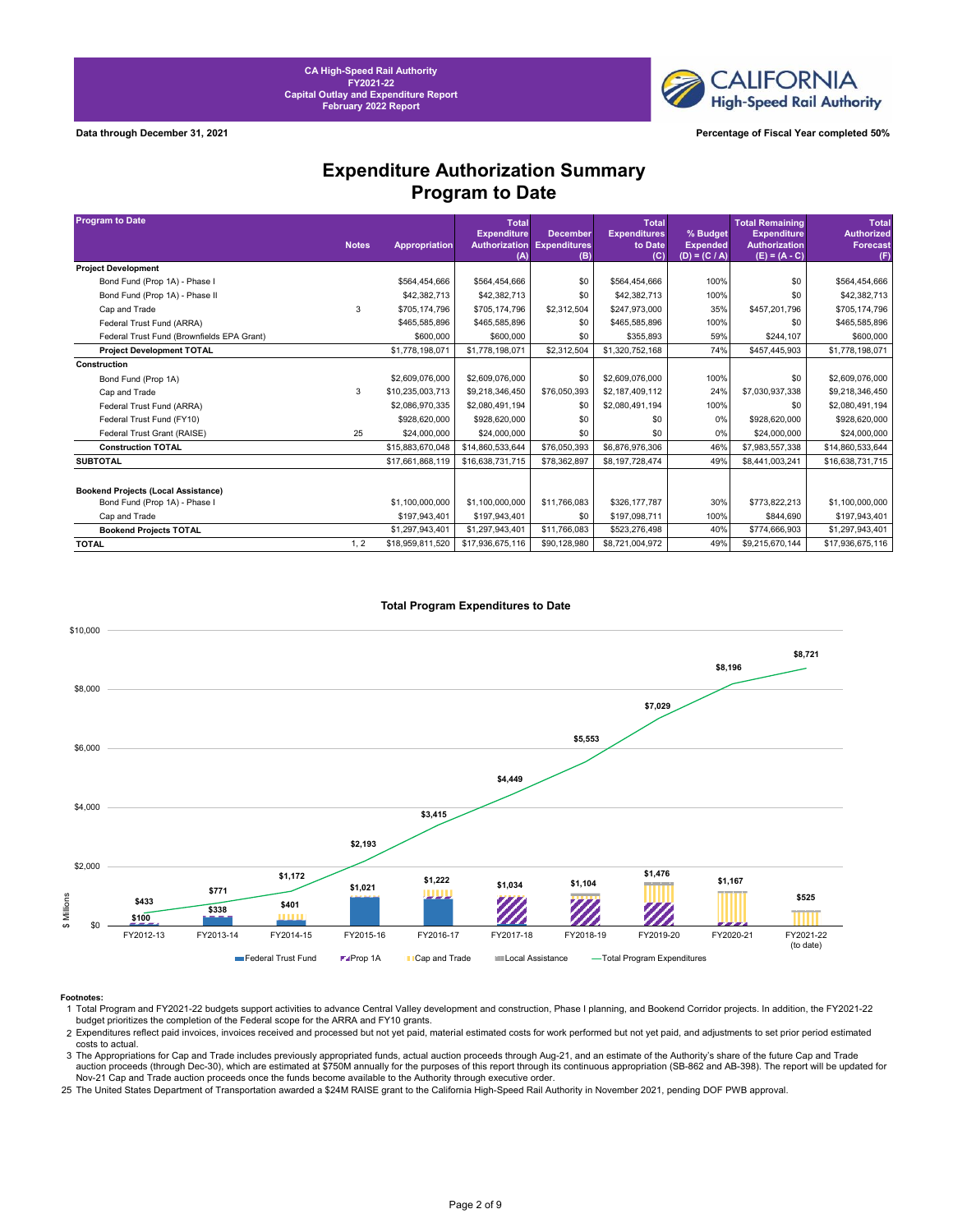

## **Project Development - State and Federal Funds FY2021-22**

| FY2021-22                                 |              |               |                     | FY2021-22           |                 | FY2021-22             |                 |
|-------------------------------------------|--------------|---------------|---------------------|---------------------|-----------------|-----------------------|-----------------|
|                                           |              | FY2021-22     | <b>December</b>     | <b>Expenditures</b> | % Budget        | Remaining             | FY2021-22       |
|                                           | <b>Notes</b> | <b>Budget</b> | <b>Expenditures</b> | to Date             | <b>Expended</b> | <b>Budget Balance</b> | <b>Forecast</b> |
|                                           |              | (A)           | (B)                 | (C)                 | $(D) = (C / A)$ | $(E) = (A - C)$       | (F)             |
| San Francisco - San Jose                  |              | \$7,867,405   | \$171,729           | \$1,226,555         | 16%             | \$6,640,850           | \$7,867,405     |
| San Jose - Merced                         |              | \$9,752,779   | \$244,110           | \$1,337,620         | 14%             | \$8,415,159           | \$9,752,779     |
| Bakersfield - Palmdale                    | 19           | \$848,295     | (\$46,845)          | \$738,941           | 87%             | \$109,354             | \$848,295       |
| Locally Generated Alternative (LGA)       | 19           | \$676,861     | (\$139,525)         | \$10,000            | 1%              | \$666,861             | \$676,861       |
| Palmdale - Burbank                        |              | \$6,403,252   | \$70,197            | \$1,795,350         | 28%             | \$4,607,902           | \$6,352,076     |
| Burbank - Los Angeles                     |              | \$6,023,111   | \$373,057           | \$1,393,928         | 23%             | \$4,629,183           | \$6,023,111     |
| Los Angeles - Anaheim                     |              | \$5,780,828   | \$96,028            | \$1,585,860         | 27%             | \$4,194,968           | \$5,780,828     |
| Central Valley Wye                        |              | \$59,087      | \$0                 | \$47,695            | 81%             | \$11,392              | \$59,087        |
| Resource Agency                           |              | \$60,457,509  | \$703,154           | \$3,045,252         | 5%              | \$57,412,257          | \$60,508,685    |
| Legal                                     |              | \$11,029,307  | \$163,721           | \$988,131           | 9%              | \$10,041,176          | \$11,029,307    |
| SCI/SAP                                   |              | \$929,658     | \$0                 | \$0                 | 0%              | \$929,658             | \$929,658       |
| NorCal Interconnections                   |              | \$1,065,000   | \$1,374             | \$3,978             | 0%              | \$1,061,022           | \$1,065,000     |
| Rail Delivery Partner                     |              | \$25,907,834  | \$675,504           | \$4,894,827         | 19%             | \$21,013,007          | \$20,163,419    |
| Project Management Oversight Continuation |              | \$7,897,640   | \$0                 | \$0                 | 0%              | \$7,897,640           | \$0             |
| <b>TOTAL</b>                              | 1, 2, 5      | \$144,698,566 | \$2,312,504         | \$17,068,137        | 12%             | \$127,630,429         | \$131,056,511   |

### **Footnotes:** Professional Project Development - State and Funds Footnotes:  $\mathbf{P} = \mathbf{P} \mathbf{P} \mathbf{P} \mathbf{P}$

1 Total Program and FY2021-22 budgets support activities to advance Central Valley development and construction, Phase I planning, and Bookend Corridor projects. In addition, the FY2021-22 budget<br>prioritizes the completion

2 Expenditures reflect paid invoices, invoices received and processed but not yet paid, material estimated costs for work performed but not yet paid, and adjustments to set prior period estimated costs to actual.

4 This line reflects budget changes for the current reporting period that received internal governance approval. This is a net-zero impact to the Fiscal Year and Program budget.

5 The Fiscal Year Forecast has been updated mid year. Any forecast exceeding the Fiscal Year Budget requires governance review and approval.

19 Current month negative expenditures are the result of actual costs submitted being less than a prior period accrual.

## **Project Development - State and Federal Funds Program to Date**

| <b>Program to Date</b>                       |              | <b>Total</b>         |                     | <b>Total</b>        |                 | <b>Total Remaining</b> | <b>Total</b>      |
|----------------------------------------------|--------------|----------------------|---------------------|---------------------|-----------------|------------------------|-------------------|
|                                              |              | <b>Expenditure</b>   | <b>December</b>     | <b>Expenditures</b> | % Budget        | <b>Expenditure</b>     | <b>Authorized</b> |
|                                              | <b>Notes</b> | <b>Authorization</b> | <b>Expenditures</b> | to Date             | <b>Expended</b> | <b>Authorization</b>   | <b>Forecast</b>   |
| Phase I                                      |              | (A)                  | (B)                 | (C)                 | $(D) = (C / A)$ | $(E) = (A - C)$        | (F)               |
| San Francisco - San Jose                     |              | \$52,991,841         | \$171,729           | \$43,322,482        | 81%             | \$9,669,359            | \$52,991,841      |
| San Jose - Merced                            |              | \$110,953,473        | \$244,110           | \$101,879,561       | 91%             | \$9,073,912            | \$110,953,473     |
| Merced - Fresno                              |              | \$63,571,884         | \$0                 | \$63,571,884        | 100%            | \$0                    | \$63,571,884      |
| Fresno - Bakersfield                         |              | \$151.326.513        | \$0                 | \$151,326,513       | 100%            | \$0                    | \$151,326,513     |
| Bakersfield - Palmdale                       | 19           | \$61,230,018         | (\$46,845)          | \$57,714,771        | 94%             | \$3,515,247            | \$61,230,018      |
| Locally Generated Alternative (LGA)          | 19           | \$18,544,851         | (\$139,525)         | \$17,877,990        | 96%             | \$666,861              | \$18,544,851      |
| Palmdale - Burbank                           |              | \$142,224,039        | \$70,197            | \$132,883,083       | 93%             | \$9,340,956            | \$142,224,039     |
| Burbank - Los Angeles                        |              | \$36,112,416         | \$373,057           | \$31,454,658        | 87%             | \$4,657,758            | \$36,112,416      |
| Los Angeles - Anaheim                        |              | \$83,983,860         | \$96,028            | \$70,157,317        | 83%             | \$13,826,543           | \$83,983,860      |
| Central Valley Wye                           |              | \$58,222,647         | \$0                 | \$58,211,255        | 99%             | \$11.392               | \$58,222,647      |
| Resource Agency                              |              | \$385,976,288        | \$703,154           | \$199,183,825       | 51%             | \$186,792,463          | \$385,976,288     |
| Legal                                        |              | \$58,747,743         | \$163,721           | \$38,771,706        | 66%             | \$19,976,037           | \$58,747,743      |
| SCI/SAP                                      |              | \$14,878,271         | \$0                 | \$13,382,216        | 89%             | \$1,496,055            | \$14,878,271      |
| Merced Extension - Design Advancement        |              | \$63,045,387         | \$0                 | \$0                 | 0%              | \$63,045,387           | \$63,045,387      |
| Bakersfield Extension - Design Advancement   |              | \$56,309,217         | \$0                 | \$0                 | 0%              | \$56,309,217           | \$56,309,217      |
| Central Valley Stations - Design Advancement |              | \$35,351,378         | \$0                 | \$0                 | 0%              | \$35,351,378           | \$35,351,378      |
| <b>SWCAP</b>                                 |              | \$677.872            | \$0                 | \$677,872           | 100%            | \$0                    | \$677,872         |
| NorCal Interconnections                      |              | \$1,959,000          | \$1,374             | \$7,477             | 0%              | \$1,951,523            | \$1,959,000       |
| Early Train Operator                         |              | \$1,571,691          | \$0                 | \$1,571,691         | 100%            | \$0                    | \$1,571,691       |
| Rail Delivery Partner                        |              | \$318,458,709        | \$675,504           | \$296,375,154       | 93%             | \$22,083,555           | \$318,458,709     |
| Project Management Oversight Continuation    |              | \$19,678,260         | \$0                 | \$0                 | 0%              | \$19,678,260           | \$19,678,260      |
| Phase I TOTAL                                |              | \$1,735,815,358      | \$2,312,504         | \$1,278,369,455     | 74%             | \$457,445,903          | \$1,735,815,358   |
| Phase II                                     |              |                      |                     |                     |                 |                        |                   |
| Sacramento - Merced                          |              | \$5,968,898          | \$0                 | \$5,968,898         | 100%            | \$0                    | \$5,968,898       |
| <b>Altamont Pass</b>                         |              | \$26,392,193         | \$0                 | \$26,392,193        | 100%            | \$0                    | \$26,392,193      |
| Los Angeles - San Diego                      |              | \$10,020,755         | \$0                 | \$10,020,755        | 100%            | \$0                    | \$10,020,755      |
| Rail Delivery Partner - Phase II             |              | \$867                | \$0                 | \$867               | 100%            | \$0                    | \$867             |
| Phase II TOTAL                               |              | \$42,382,713         | \$0                 | \$42,382,713        | 100%            | \$0                    | \$42,382,713      |
| <b>TOTAL</b>                                 | 1, 2         | \$1,778,198,071      | \$2,312,504         | \$1,320,752,168     | 74%             | \$457,445,903          | \$1,778,198,071   |

**Footnotes:**<br>1 Total Program and FY2021-22 budgets support activities to advance Central Valley development and construction, Phase I planning, and Bookend Corridor projects. In addition, the FY2021-22 budget prioritizes the completion of the Federal scope for the ARRA and FY10 grants.

2 Expenditures reflect paid invoices, invoices received and processed but not yet paid, material estimated costs for work performed but not yet paid, and adjustments to set prior period estimated costs to actual.

19 Current month negative expenditures are the result of actual costs submitted being less than a prior period accrual.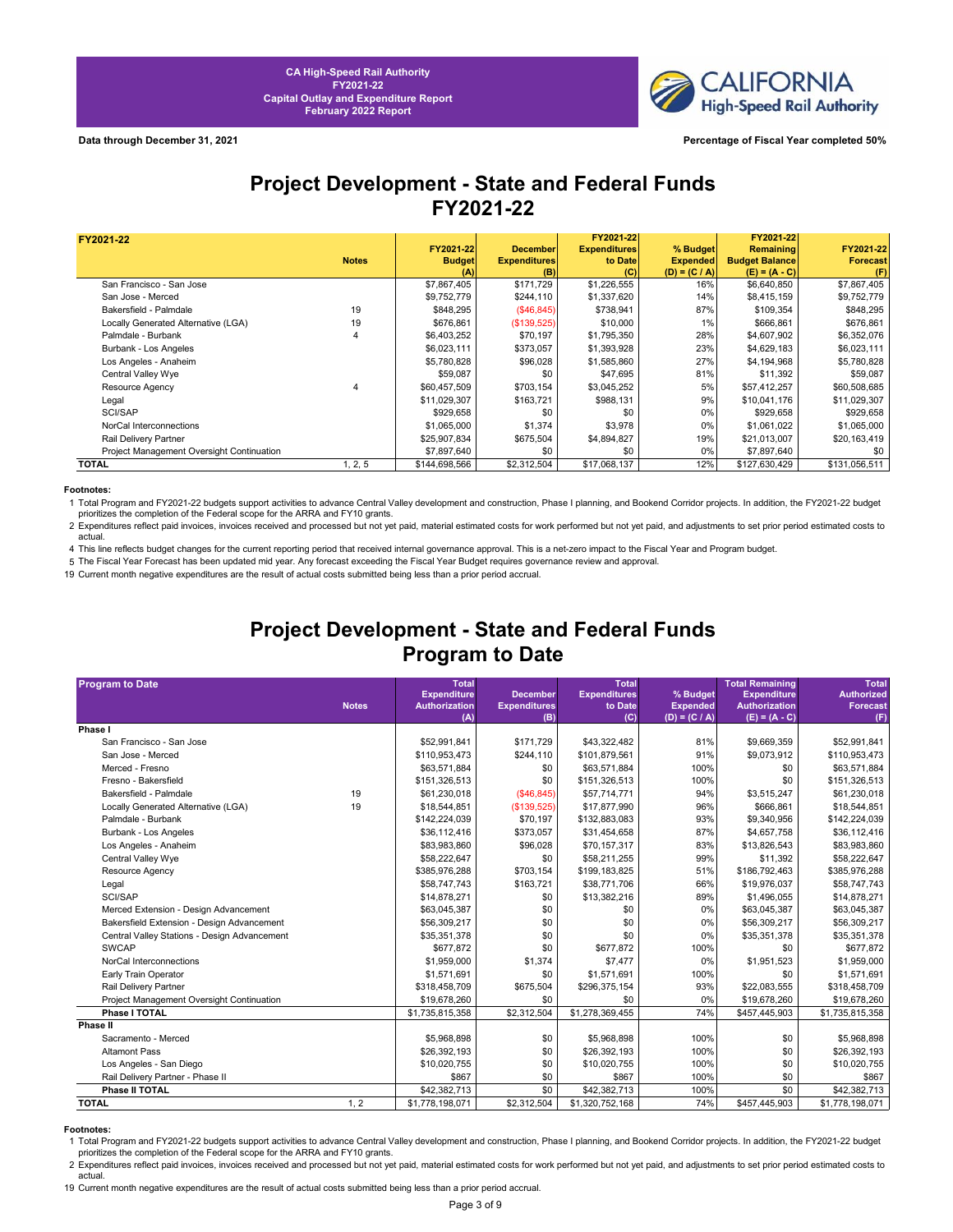

**Data through December 31, 2021 Percentage of Fiscal Year completed 50%**

## **Construction - State and Federal Funds FY2021-22**

| FY2021-22                                 |              |                                  |                                               | FY2021-22                             |                                                | FY2021-22                                                    |                                     |
|-------------------------------------------|--------------|----------------------------------|-----------------------------------------------|---------------------------------------|------------------------------------------------|--------------------------------------------------------------|-------------------------------------|
|                                           | <b>Notes</b> | FY2021-22<br><b>Budget</b><br>ŒΝ | <b>December</b><br><b>Expenditures</b><br>(B) | <b>Expenditures</b><br>to Date<br>(C) | % Budget<br><b>Expended</b><br>$(D) = (C / A)$ | <b>Remaining</b><br><b>Budget Balance</b><br>$(E) = (A - C)$ | FY2021-22<br><b>Forecast</b><br>(F) |
| Design-Build Contract Work                | 4, 10        | \$898,011,353                    | \$44,648,492                                  | \$279,619,477                         | 31%                                            | \$618,391,876                                                | \$588,161,092                       |
| SR 99                                     |              | \$12,203,092                     | \$0                                           | \$35,364                              | 0%                                             | \$12,167,728                                                 | \$12,203,092                        |
| <b>Project Construction Management</b>    |              | \$75,692,933                     | \$5,666,929                                   | \$46,449,457                          | 61%                                            | \$29,243,476                                                 | \$86,764,426                        |
| Real Property Acquisition                 |              | \$269,128,042                    | \$14,037,136                                  | \$42,000,479                          | 16%                                            | \$227,127,563                                                | \$242,514,621                       |
| Environmental Mitigation                  |              | \$30,937,511                     | \$0                                           | \$2,115,920                           | 7%                                             | \$28,821,591                                                 | \$21,791,973                        |
| Hazardous Waste Provisional Sum           |              | \$22,678,238                     | \$0                                           | \$0                                   | 0%                                             | \$22,678,238                                                 | \$14,454,119                        |
| Resource Agency                           |              | \$33,737,638                     | \$1,599,661                                   | \$4,943,877                           | 15%                                            | \$28,793,761                                                 | \$20,164,199                        |
| Third Party Contract Work                 |              | \$104,208,141                    | \$3,769,779                                   | \$17,963,533                          | 17%                                            | \$86,244,608                                                 | \$63,651,846                        |
| Estimated-At-Completion Contingency       | 4, 10        | \$282,527,747                    | \$0                                           | \$0                                   | 0%                                             | \$282,527,747                                                | \$154,323,713                       |
| <b>Project Contingency</b>                | 10           | \$181,253,721                    | \$0                                           | \$0                                   | 0%                                             | \$181,253,721                                                | \$122,289,434                       |
| <b>Stations</b>                           |              | \$700,000                        | \$0                                           | \$0                                   | 0%                                             | \$700,000                                                    | \$700,000                           |
| Rail Delivery Partner                     |              | \$89,587,018                     | \$5,566,961                                   | \$46,946,904                          | 52%                                            | \$42,640,114                                                 | \$85,953,835                        |
| Project Management Oversight Continuation |              | \$51,123,202                     | \$0                                           | \$0                                   | 0%                                             | \$51,123,202                                                 | \$0                                 |
| Early Train Operator                      |              | \$14,774,234                     | \$405,233                                     | \$2,508,500                           | 17%                                            | \$12,265,734                                                 | \$12,000,000                        |
| Legal                                     |              | \$16,379,145                     | \$356,202                                     | \$1,048,167                           | 6%                                             | \$15,330,978                                                 | \$16,379,145                        |
| <b>Pre-Construction Activities</b>        |              | \$950,000                        | \$0                                           | \$0                                   | 0%                                             | \$950,000                                                    | \$950,000                           |
| TOTAL                                     | 1, 2, 5      | \$2,083,892,015                  | \$76,050,393                                  | \$443,631,678                         | 21%                                            | \$1,640,260,337                                              | \$1,442,301,495                     |

**Footnotes:**<br>1 Total Program and FY2021-22 budgets support activities to advance Central Valley development and construction, Phase I planning, and Bookend Corridor projects. In addition, the FY2021-22<br>budget prioritizes t

2 Expenditures reflect paid invoices, invoices received and processed but not yet paid, material estimated costs for work performed but not yet paid, and adjustments to set prior period estimated costs to actual.

4 This line reflects budget changes for the current reporting period that received internal governance approval. This is a net-zero impact to the Fiscal Year and Program budget.

5 The Fiscal Year Forecast has been updated mid year. Any forecast exceeding the Fiscal Year Budget requires governance review and approval.

7 Pre-construction activities for those sections where the environmental process is completed. Examples include preliminary engineering, right-of-way mapping, and design advancement.

10 Design-Build Contract Work, Project Contingency, and Hazardous Waste Provisional Sum budgets are adjusted monthly to reflect executed change orders as identified in the F&A Central Valley Status Report. These monthly adjustments have a net-zero impact on the Total Program budget.

## **Construction - State and Federal Funds Program to Date**

| <b>Program to Date</b>                    |                | <b>Total</b>         |                     | <b>Total</b>        |                 | <b>Total Remaining</b> | <b>Total</b>      |
|-------------------------------------------|----------------|----------------------|---------------------|---------------------|-----------------|------------------------|-------------------|
|                                           |                | <b>Expenditure</b>   | <b>December</b>     | <b>Expenditures</b> | % Budget        | <b>Expenditure</b>     | <b>Authorized</b> |
|                                           | <b>Notes</b>   | <b>Authorization</b> | <b>Expenditures</b> | to Date             | <b>Expended</b> | <b>Authorization</b>   | <b>Forecast</b>   |
|                                           |                | (A)                  | (B)                 | (C)                 | $(D) = (C / A)$ | $(E) = (A - C)$        | (F)               |
| Design-Build Contract Work                | 4, 10          | \$6,017,499,398      | \$44,648,492        | \$3,649,617,387     | 61%             | \$2,367,882,011        | \$6,017,499,398   |
| SR 99                                     |                | \$296,093,843        | \$0                 | \$281,248,534       | 95%             | \$14,845,309           | \$296,093,843     |
| SR 46                                     |                | \$75,643,560         | \$0                 | \$0                 | 0%              | \$75,643,560           | \$75,643,560      |
| <b>Project Construction Management</b>    |                | \$552,613,996        | \$5,666,929         | \$346.411.679       | 63%             | \$206,202,317          | \$552,613,996     |
| Real Property Acquisition                 |                | \$1,712,830,932      | \$14,037,136        | \$1,390,251,549     | 81%             | \$322,579,383          | \$1,712,830,932   |
| <b>Environmental Mitigation</b>           |                | \$206,490,092        | \$0                 | \$113,040,351       | 55%             | \$93,449,741           | \$206,490,092     |
| Hazardous Waste Provisional Sum           |                | \$35,462,001         | \$0                 | \$0                 | 0%              | \$35,462,001           | \$35,462,001      |
| Resource Agency                           |                | \$125,889,546        | \$1,599,661         | \$39,211,207        | 31%             | \$86,678,339           | \$125,889,546     |
| Third Party Contract Work                 |                | \$564,452,790        | \$3,769,779         | \$243,277,198       | 43%             | \$321,175,592          | \$564,452,790     |
| Estimated-At-Completion Contingency       | 4, 10          | \$1,240,703,148      | \$0                 | \$0                 | 0%              | \$1,240,703,148        | \$1,240,703,148   |
| <b>Project Contingency</b>                | 10             | \$825,421,363        | \$0                 | \$0                 | 0%              | \$825,421,363          | \$825,421,363     |
| Stations                                  |                | \$13,635,460         | \$0                 | \$0                 | 0%              | \$13,635,460           | \$13,635,460      |
| Communication and Signaling               |                | \$344,414,298        | \$0                 | \$0                 | 0%              | \$344,414,298          | \$344,414,298     |
| <b>Electric Traction</b>                  |                | \$429,807,474        | \$0                 | \$0                 | 0%              | \$429,807,474          | \$429,807,474     |
| Merced - Fresno (Preliminary ROW)         |                | \$8,795,493          | \$0                 | \$8,795,493         | 100%            | \$0                    | \$8,795,493       |
| Fresno - Bakersfield (Preliminary ROW)    |                | \$16,042,973         | \$0                 | \$16,042,973        | 100%            | \$0                    | \$16,042,973      |
| Bakersfield - Palmdale (Preliminary ROW)  |                | \$6,131,312          | \$0                 | \$6,131,312         | 100%            | \$0                    | \$6,131,312       |
| Rail Delivery Partner                     |                | \$754,039,287        | \$5,566,961         | \$666,987,274       | 88%             | \$87,052,013           | \$754,039,287     |
| Project Management Oversight Continuation |                | \$552,660,572        | \$0                 | \$0                 | 0%              | \$552,660,572          | \$552,660,572     |
| Early Train Operator                      |                | \$96,746,309         | \$405,233           | \$25,975,735        | 27%             | \$70,770,574           | \$96,746,309      |
| Legal                                     |                | \$97,774,323         | \$356,202           | \$36,129,222        | 37%             | \$61,645,101           | \$97,774,323      |
| <b>Support Facilities</b>                 |                | \$66,019,700         | \$0                 | \$0                 | 0%              | \$66,019,700           | \$66,019,700      |
| <b>Testing and Certification</b>          |                | \$174,341,486        | \$0                 | \$0                 | 0%              | \$174,341,486          | \$174,341,486     |
| Project Reserve                           |                | \$46,267,108         | \$0                 | \$0                 | 0%              | \$46,267,108           | \$46,267,108      |
| Interim Use                               |                | \$161,879,645        | \$0                 | \$53,856,392        | 33%             | \$108,023,253          | \$161,879,645     |
| <b>Unallocated Contingency</b>            |                | \$419,730,867        | \$0                 | \$0                 | 0%              | \$419,730,867          | \$419,730,867     |
| <b>Pre-Construction Activities</b>        | $\overline{7}$ | \$19,146,668         | \$0                 | \$0                 | 0%              | \$19,146,668           | \$19,146,668      |
| <b>TOTAL</b>                              | 1.2            | \$14,860,533,644     | \$76,050,393        | \$6,876,976,306     | 46%             | \$7,983,557,338        | \$14,860,533,644  |

**Footnotes:**<br>19 Total Program and FY2021-22 budgets support activities to advance Central Valley development and construction, Phase I planning, and Bookend Corridor projects. In addition, the FY2021-22 budget prioritizes the completion of the Federal scope for the ARRA and FY10 grants.

2 Expenditures reflect paid invoices, invoices received and processed but not yet paid, material estimated costs for work performed but not yet paid, and adjustments to set prior period estimated costs

4 This line reflects budget changes for the current reporting period that received internal governance approval. This is a net-zero impact to the Fiscal Year and Program budget. to actual.

7 Pre-construction activities for those sections where the environmental process is completed. Examples include preliminary engineering, right-of-way mapping, and design advancement.

10 Design-Build Contract Work, Project Contingency, and Hazardous Waste Provisional Sum budgets are adjusted monthly to reflect executed change orders as identified in the F&A Central Valley Status Report. These monthly adjustments have a net-zero impact on the Total Program budget.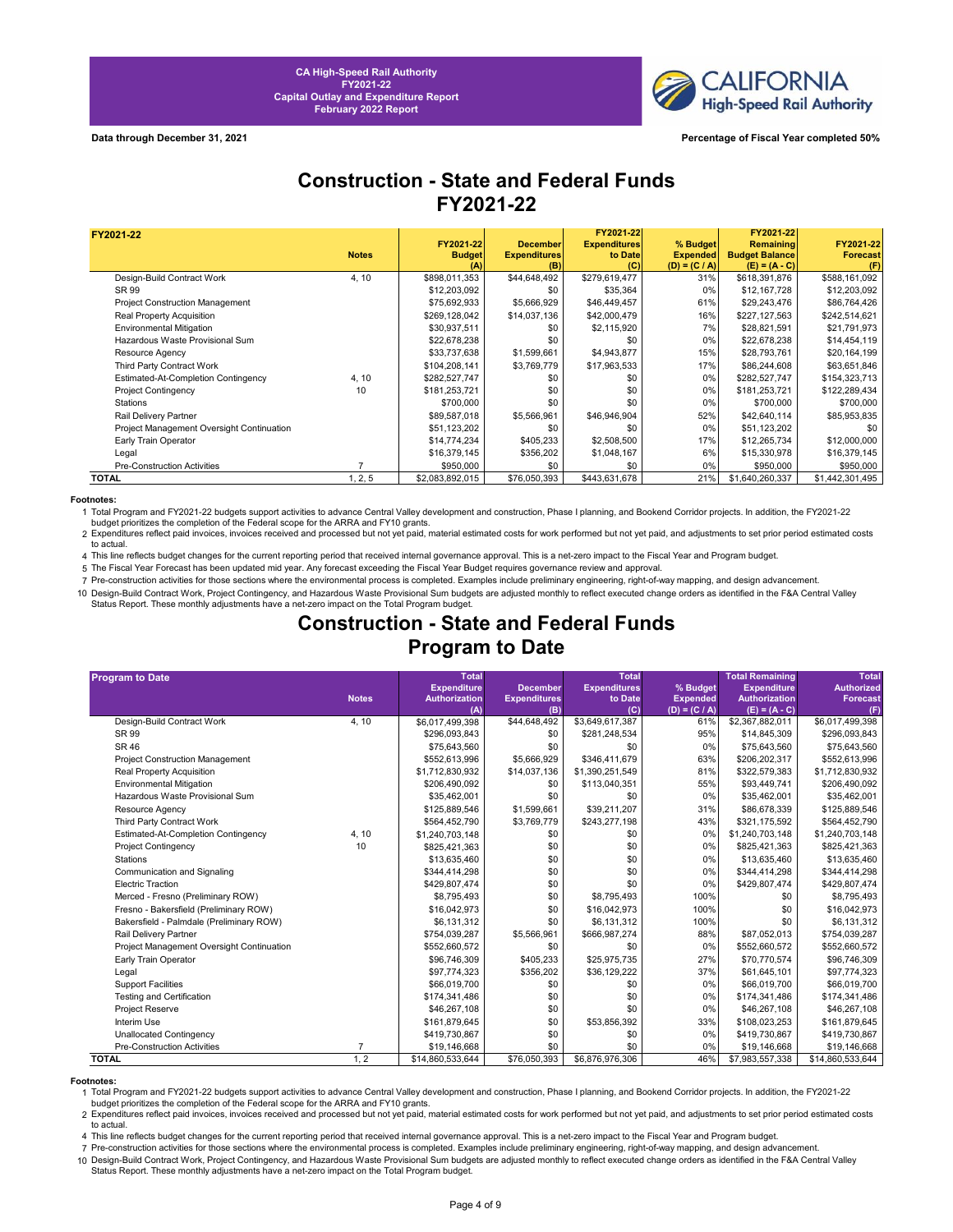

### **Data through December 31, 2021 Percentage of Fiscal Year completed 50%**

# **Bookend Projects FY2021-22**

| FY2021-22                            |              |               |                     | FY2021-22           |                 | FY2021-22             |                 |
|--------------------------------------|--------------|---------------|---------------------|---------------------|-----------------|-----------------------|-----------------|
|                                      |              | FY2021-22     | <b>December</b>     | <b>Expenditures</b> | % Budget        | Remaining             | FY2021-22       |
|                                      | <b>Notes</b> | <b>Budget</b> | <b>Expenditures</b> | to Date             | <b>Expended</b> | <b>Budget Balance</b> | <b>Forecast</b> |
|                                      |              | (A)           | (B)                 | (C)                 | $(D) = (C / A)$ | $(E) = (A - C)$       | (F)             |
| <b>Bookend - North</b>               |              |               |                     |                     |                 |                       |                 |
| PCJPB - Caltrain Electrification     | 11           | \$60,000,000  | \$11,766,083        | \$60,000,000        | 100%            | \$0                   | \$115,433,917   |
| PCJPB - Caltrain Electrification     | 12           | \$272.288     | \$0                 | \$0                 | 0%              | \$272.288             | \$272.288       |
| San Mateo Grade Separation           | 12           | \$4,766,822   | \$0                 | \$4,196,116         | 88%             | \$570.706             | \$4.766.822     |
| Bookend - North TOTAL                |              | \$65,039,110  | \$11,766,083        | \$64,196,116        | 99%             | \$842.994             | \$120.473.027   |
| Bookend - South                      |              |               |                     |                     |                 |                       |                 |
| Rosecrans/Marquardt Grade Separation | 11           | \$19,000,000  | \$0                 | \$0                 | 0%              | \$19,000,000          | \$9,593,657     |
| Los Angeles Union Station            | 11, 13       | \$0           | \$0                 | \$0                 | $0\%$           | \$0                   | \$0             |
| Bookend - South TOTAL                |              | \$19,000,000  | \$0                 | \$0                 | 0%              | \$19,000,000          | \$9,593,657     |
| <b>TOTAL</b>                         | 2, 5         | \$84,039,110  | \$11,766,083        | \$64,196,116        | 76%             | \$19,842,994          | \$130.066.684   |

### **Footnotes:**

2 Expenditures reflect paid invoices, invoices received and processed but not yet paid, material estimated costs for work performed but not yet paid, and adjustments to set prior period estimated costs to actual.

5 The Fiscal Year Forecast has been updated mid year. Any forecast exceeding the Fiscal Year Budget requires governance review and approval.

11 This line is funded with Prop 1A Bookend Bond Funds.

12 This line is funded with Cap and Trade Funds.

13 The Authority is currently working with LA Metro on finalizing the Project Management and Funding Agreement (PMFA).

## **Bookend Projects Program to Date**

| <b>Program to Date</b>               |              | <b>Total</b>                |                            | <b>Total</b>        |                                        | <b>Total Remaining</b>                  | <b>Total</b>      |
|--------------------------------------|--------------|-----------------------------|----------------------------|---------------------|----------------------------------------|-----------------------------------------|-------------------|
|                                      |              | <b>Expenditure</b>          | <b>December</b>            | <b>Expenditures</b> | % Budget                               | <b>Expenditure</b>                      | <b>Authorized</b> |
|                                      | <b>Notes</b> | <b>Authorization</b><br>(A) | <b>Expenditures</b><br>(B) | to Date<br>(C)      | <b>Expended</b><br>$(D) = (C / A)^{T}$ | <b>Authorization</b><br>$(E) = (A - C)$ | <b>Forecast</b>   |
| <b>Bookend - North</b>               |              |                             |                            |                     |                                        |                                         | (F)               |
| PCJPB - Caltrain Electrification     | 11           | \$600,000,000               | \$11,766,083               | \$299,673,084       | 49%                                    | \$300,326,916                           | \$600,000,000     |
| PCJPB - Caltrain Electrification     | 12           | \$113,943,401               | \$0                        | \$113,669,418       | 99%                                    | \$273,983                               | \$113,943,401     |
| San Mateo Grade Separation           | 12           | \$84,000,000                | \$0                        | \$83,429,293        | 99%                                    | \$570.707                               | \$84,000,000      |
| Bookend - North TOTAL                |              | \$797.943.401               | \$11,766,083               | \$496,771,795       | 62%                                    | \$301.171.606                           | \$797,943,401     |
| Bookend - South                      |              |                             |                            |                     |                                        |                                         |                   |
| Rosecrans/Marquardt Grade Separation | 11           | \$76,665,000                | \$0                        | \$26,504,703        | 35%                                    | \$50.160.297                            | \$76,665,000      |
| Los Angeles Union Station            | 11, 13       | \$423,335,000               | \$0                        | \$0                 | 0%                                     | \$423,335,000                           | \$423,335,000     |
| <b>Bookend - South TOTAL</b>         |              | \$500,000,000               | \$0                        | \$26,504,703        | 5%                                     | \$473,495,297                           | \$500,000,000     |
| TOTAL                                |              | \$1,297,943,401             | \$11,766,083               | \$523,276,498       | 40%                                    | \$774.666.903                           | \$1,297,943,401   |

### **Footnotes:**

2 Expenditures reflect paid invoices, invoices received and processed but not yet paid, material estimated costs for work performed but not yet paid, and adjustments to set prior period estimated costs to actual.

11 This line is funded with Prop 1A Bookend Bond Funds.

12 This line is funded with Cap and Trade Funds.

13 The Authority is currently working with LA Metro on finalizing the Project Management and Funding Agreement (PMFA).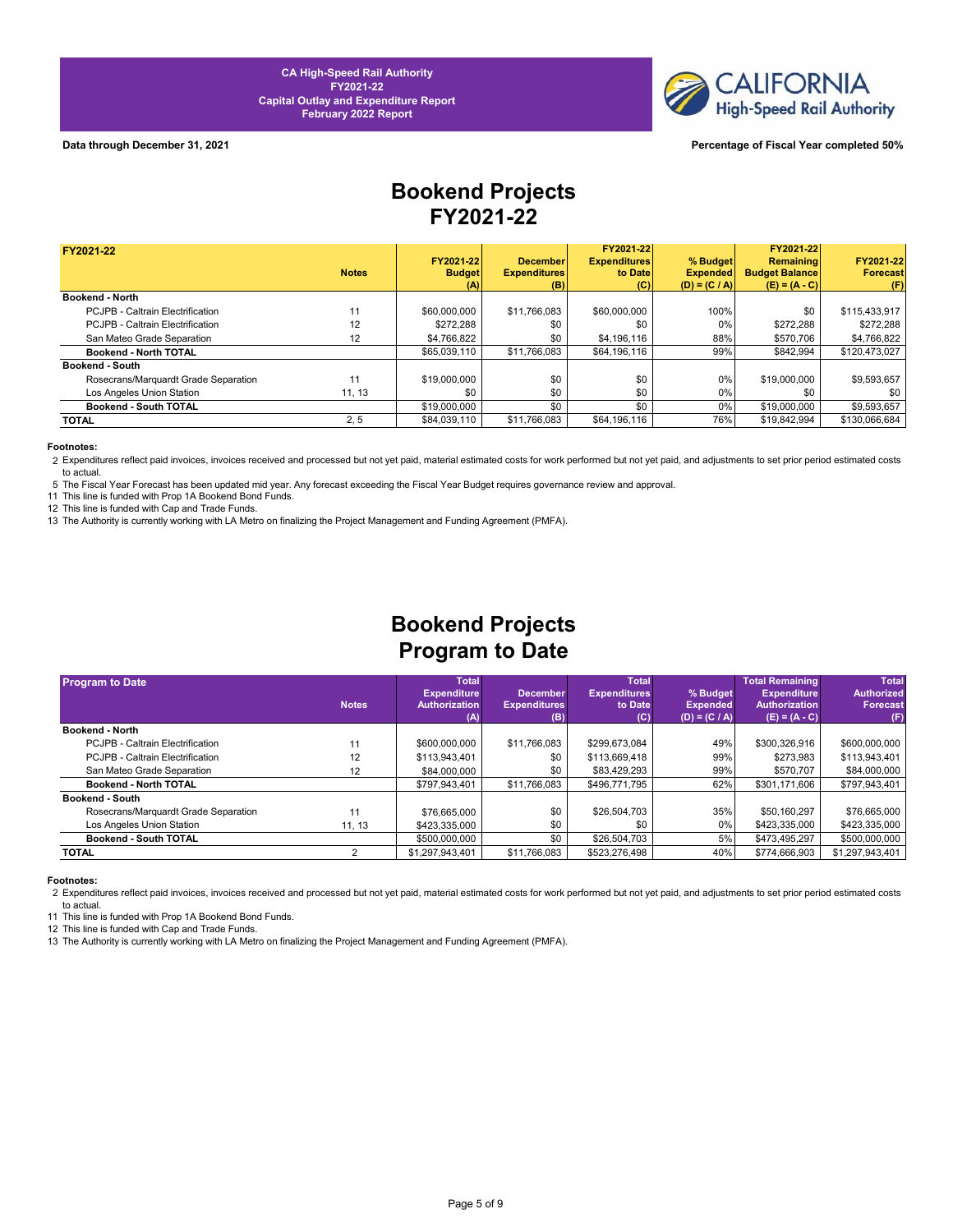

**Data through December 31, 2021 Percentage of Fiscal Year completed 50%**

## **Construction by Construction Package FY2021-22**

| FY2021-22                                 |                |                 |                            | FY2021-22           |                                    | FY2021-22                                |                 |
|-------------------------------------------|----------------|-----------------|----------------------------|---------------------|------------------------------------|------------------------------------------|-----------------|
|                                           |                | FY2021-22       | <b>December</b>            | <b>Expenditures</b> | % Budget                           | Remaining                                | FY2021-22       |
|                                           | <b>Notes</b>   | <b>Budget</b>   | <b>Expenditures</b><br>(B) | to Date             | <b>Expended</b><br>$(D) = (C / A)$ | <b>Budget Balance</b><br>$(E) = (A - C)$ | <b>Forecast</b> |
| CP <sub>1</sub>                           |                | (A)             |                            | (C)                 |                                    |                                          | (F)             |
| Design-Build Contract Work                | $\overline{4}$ | \$371,975,598   | \$12,549,534               | \$120,375,053       | 32%                                | \$251,600,545                            | \$265,326,159   |
| SR 99                                     |                | \$12,203,092    | \$0                        | \$35.364            | 0%                                 | \$12,167,728                             | \$12,203,092    |
| Project Construction Management           | 9              | \$23,185,137    | \$1,940,081                | \$16,893,165        | 73%                                | \$6,291,972                              | \$29,362,853    |
| Real Property Acquisition                 |                |                 | \$912,621                  | \$2,674,358         | 3%                                 |                                          | \$75,227,371    |
|                                           |                | \$97,401,806    |                            |                     |                                    | \$94,727,448                             |                 |
| <b>Environmental Mitigation</b>           |                | \$5,441,894     | \$0                        | \$0                 | 0%                                 | \$5,441,894                              | \$5,441,894     |
| Resource Agency                           |                | \$24,672,091    | \$1,425,071                | \$4,206,669         | 17%                                | \$20,465,422                             | \$11,098,652    |
| Third Party Contract Work                 |                | \$73,552,561    | \$1,259,423                | \$8,123,123         | 11%                                | \$65,429,438                             | \$41,742,079    |
| Estimated-At-Completion Contingency       | 4.10           | \$152.795.512   | \$0                        | \$0                 | 0%                                 | \$152,795,512                            | \$122,352,791   |
| Project Contingency                       | 10             | \$48,994,856    | \$0                        | \$0                 | 0%                                 | \$48,994,856                             | \$32,846,440    |
| CP1 TOTAL                                 |                | \$810,222,547   | \$18,086,730               | \$152,307,732       | 19%                                | \$657,914,815                            | \$595,601,331   |
| CP2-3                                     |                |                 |                            |                     |                                    |                                          |                 |
| Design-Build Contract Work                |                | \$361,562,450   | \$12,000,000               | \$94,032,402        | 26%                                | \$267,530,048                            | \$185,286,385   |
| Project Construction Management           | 9              | \$31,746,603    | \$2,072,612                | \$20,000.944        | 63%                                | \$11.745.659                             | \$37,996,461    |
| <b>Real Property Acquisition</b>          |                | \$131,805,390   | \$12,988,938               | \$22,646,776        | 17%                                | \$109,158,614                            | \$131,129,369   |
| <b>Environmental Mitigation</b>           |                | \$16,145,538    | \$0                        | \$2,115,920         | 13%                                | \$14,029,618                             | \$7,000,000     |
| Hazardous Waste Provisional Sum           |                | \$16,448,238    | \$0                        | \$0                 | 0%                                 | \$16,448,238                             | \$8,224,119     |
| Resource Agency                           |                | \$1,265,290     | \$697                      | \$697               | 0%                                 | \$1,264,593                              | \$1,265,290     |
| Third Party Contract Work                 |                | \$15,342,853    | \$1,300,000                | \$7,395,602         | 48%                                | \$7,947,251                              | \$15,342,853    |
| Estimated-At-Completion Contingency       | 10             | \$89,749,268    | \$0                        | \$0                 | 0%                                 | \$89,749,268                             | \$16,859,041    |
| Project Contingency                       | 10             | \$34,852,997    | \$0                        | \$0                 | 0%                                 | \$34,852,997                             | \$22,595,651    |
| CP2-3 TOTAL                               |                | \$698,918,627   | \$28,362,247               | \$146,192,341       | 21%                                | \$552,726,286                            | \$425,699,169   |
| CP4                                       |                |                 |                            |                     |                                    |                                          |                 |
| Design-Build Contract Work                | 10             | \$164,473,305   | \$20,098,958               | \$65,212,022        | 40%                                | \$99,261,283                             | \$137,548,548   |
| Project Construction Management           |                | \$20,761,193    | \$1,654,236                | \$9,555,348         | 46%                                | \$11,205,845                             | \$19,405,112    |
| Real Property Acquisition                 |                | \$39,920,846    | \$135,577                  | \$16,679,345        | 42%                                | \$23,241,501                             | \$36,157,881    |
| <b>Environmental Mitigation</b>           |                |                 |                            |                     | 0%                                 | \$9,350,079                              | \$9,350,079     |
|                                           |                | \$9,350,079     | \$0<br>\$0                 | \$0                 | 0%                                 |                                          | \$6,230,000     |
| Hazardous Waste Provisional Sum           |                | \$6,230,000     |                            | \$0                 |                                    | \$6,230,000                              |                 |
| Resource Agency                           |                | \$594,491       | \$0                        | \$0                 | 0%                                 | \$594,491                                | \$594,491       |
| Third Party Contract Work                 |                | \$15,312,727    | \$1,210,356                | \$2,444,808         | 16%                                | \$12,867,919                             | \$6,566,914     |
| <b>SR 46</b>                              |                | \$0             | \$0                        | \$0                 | 0%                                 | \$0                                      | \$0             |
| Estimated-At-Completion Contingency       | 10             | \$39,982,967    | \$0                        | \$0                 | 0%                                 | \$39,982,967                             | \$15,111,881    |
| Project Contingency                       | 10             | \$97,405,868    | \$0                        | \$0                 | 0%                                 | \$97,405,868                             | \$63,867,384    |
| <b>CP4 TOTAL</b>                          |                | \$394,031,476   | \$23,099,127               | \$93,891,523        | 24%                                | \$300,139,953                            | \$294,832,290   |
| CP5                                       |                |                 |                            |                     |                                    |                                          |                 |
| Design-Build Contract Work                |                | \$0             | \$0                        | \$0                 | 0%                                 | \$0                                      | \$0             |
| Project Construction Management           |                | \$0             | \$0                        | \$0                 | 0%                                 | \$0                                      | \$0             |
| <b>Environmental Mitigation</b>           |                | \$0             | \$0                        | \$0                 | 0%                                 | \$0                                      | \$0             |
| <b>Project Contingency</b>                |                | \$0             | \$0                        | \$0                 | 0%                                 | \$0                                      | \$0             |
| <b>CP5 TOTAL</b>                          |                | \$0             | \$0                        | \$0                 | 0%                                 | \$0                                      | \$0             |
| <b>Central Valley Route-Wide Work</b>     |                |                 |                            |                     |                                    |                                          |                 |
| Stations                                  |                | \$700,000       | \$0                        | \$0                 | 0%                                 | \$700,000                                | \$700,000       |
| Project Construction Management           |                | \$0             | \$0                        | \$0                 | 0%                                 | \$0                                      | \$0             |
| Communication and Signaling               |                | \$0             | \$0                        | \$0                 | 0%                                 | \$0                                      | \$0             |
| <b>Electric Traction</b>                  |                | \$0             | \$0                        | \$0                 | 0%                                 | \$0                                      | \$0             |
| <b>Testing and Certification</b>          |                | \$0             | \$0                        | \$0                 | 0%                                 | \$0                                      | \$0             |
| Third Party Contract Work                 |                | \$0             | \$0                        | \$0                 | 0%                                 | \$0                                      | \$0             |
| <b>Project Contingency</b>                |                | \$0             | \$0                        | \$0                 | 0%                                 | \$0                                      | \$2,979,959     |
| Central Valley Route-Wide Work TOTAL      |                | \$700,000       | \$0                        | \$0                 | 0%                                 | \$700,000                                | \$3,679,959     |
| System Wide / Extensions / Unallocated    |                |                 |                            |                     |                                    |                                          |                 |
| Rail Delivery Partner                     |                | \$89,587,018    | \$5,566,961                | \$46,946,904        | 52%                                | \$42,640,114                             | \$85,953,835    |
|                                           |                |                 |                            |                     |                                    |                                          |                 |
| Project Management Oversight Continuation |                | \$51,123,202    | \$0                        | \$0                 | 0%                                 | \$51,123,202                             | \$0             |
| Early Train Operator                      |                | \$14,774,234    | \$405,233                  | \$2,508,500         | 17%                                | \$12,265,734                             | \$12,000,000    |
| Legal                                     |                | \$16,379,145    | \$356,202                  | \$1,048,167         | 6%                                 | \$15,330,978                             | \$16,379,145    |
| Resource Agency                           |                | \$7,205,766     | \$173,893                  | \$736,511           | 10%                                | \$6,469,255                              | \$7,205,766     |
| Project Reserve                           |                | \$0             | \$0                        | \$0                 | 0%                                 | \$0                                      | \$0             |
| Interim Use                               |                | \$0             | \$0                        | \$0                 | 0%                                 | \$0                                      | \$0             |
| <b>Unallocated Contingency</b>            |                | \$0             | \$0                        | \$0                 | 0%                                 | \$0                                      | \$0             |
| Pre-Construction Activities               | $\overline{7}$ | \$950,000       | \$0                        | \$0                 | 0%                                 | \$950,000                                | \$950,000       |
| System Wide / Unallocated TOTAL           |                | \$180,019,365   | \$6,502,289                | \$51,240,082        | 28%                                | \$128,779,283                            | \$122,488,746   |
| <b>TOTAL</b>                              | 1, 2, 5        | \$2,083,892,015 | \$76,050,393               | \$443,631,678       | 21%                                | \$1,640,260,337                          | \$1,442,301,495 |

**Footnotes:**<br>1 Total Program and FY2021-22 budgets support activities to advance Central Valley development and construction, Phase I planning, and Bookend Corridor projects. In addition, the FY2021-22 budget prioritizes the completion of the Federal scope for the ARRA and FY10 grants.

2 Expenditures reflect paid invoices, invoices received and processed but not yet paid, material estimated costs for work performed but not yet paid, and adjustments to set prior period estimated costs to actual.

4 This line reflects budget changes for the current reporting period that received internal governance approval. This is a net-zero impact to the Fiscal Year and Program budget.

5 The Fiscal Year Forecast has been updated mid year. Any forecast exceeding the Fiscal Year Budget requires governance review and approval.

7 Pre-construction activities for those sections where the environmental process is completed. Examples include preliminary engineering, right-of-way mapping, and design advancement.

9 Budget for this line is expected to increase once contract amendments are reviewed and approved.

10 Design-Build Contract Work, Project Contingency, and Hazardous Waste Provisional Sum budgets are adjusted monthly to reflect executed change orders as identified in the F&A Central Valley Status Report. These monthly adjustments have a net-zero impact on the Total Program budget.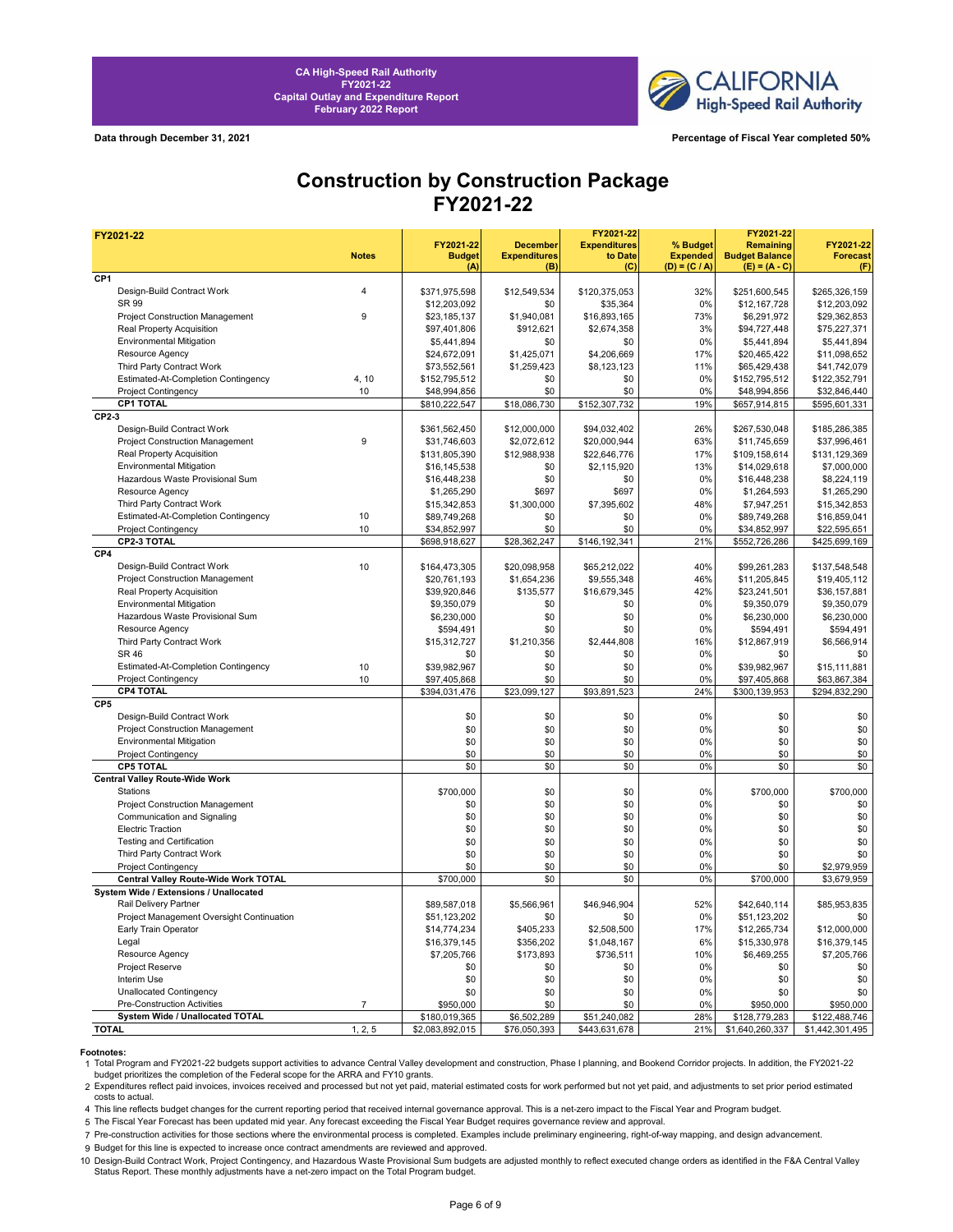

**Data through December 31, 2021 Percentage of Fiscal Year completed 50%**

## **Construction by Construction Package Program to Date**

| <b>Program to Date</b>                                             |                | <b>Total</b>                  |                            | <b>Total</b>                |                                    | <b>Total Remaining</b>                  | <b>Total</b>                  |
|--------------------------------------------------------------------|----------------|-------------------------------|----------------------------|-----------------------------|------------------------------------|-----------------------------------------|-------------------------------|
|                                                                    |                | <b>Expenditure</b>            | <b>December</b>            | <b>Expenditures</b>         | % Budget                           | <b>Expenditure</b>                      | <b>Authorized</b>             |
|                                                                    | <b>Notes</b>   | <b>Authorization</b><br>(A)   | <b>Expenditures</b><br>(B) | to Date<br>(C)              | <b>Expended</b><br>$(D) = (C / A)$ | <b>Authorization</b><br>$(E) = (A - C)$ | <b>Forecast</b><br>(F)        |
| CP <sub>1</sub>                                                    |                |                               |                            |                             |                                    |                                         |                               |
| Design-Build Contract Work                                         | 4, 10          | \$2,476,559,202               | \$12,549,534               | \$1,650,293,869             | 67%                                | \$826,265,333                           | \$2,476,559,202               |
| SR 99                                                              |                | \$296,093,843                 | \$0                        | \$281,248,534               | 95%                                | \$14,845,309                            | \$296,093,843                 |
| <b>Project Construction Management</b>                             |                | \$129,370,948                 | \$1,940,081                | \$120,545,982               | 93%                                | \$8,824,966                             | \$129,370,948                 |
| Real Property Acquisition                                          | $\overline{4}$ | \$896,907,552                 | \$912,621                  | \$767,564,942               | 86%                                | \$129,342,610                           | \$896,907,552                 |
| <b>Environmental Mitigation</b>                                    |                | \$40,037,064                  | \$0                        | \$31,211,407                | 78%                                | \$8,825,657                             | \$40,037,064                  |
| Resource Agency                                                    |                | \$56,301,269                  | \$1,425,071                | \$32,033,038                | 57%                                | \$24,268,231                            | \$56,301,269                  |
| Third Party Contract Work                                          |                | \$312,862,724                 | \$1,259,423                | \$159,353,684               | 51%                                | \$153,509,040                           | \$312,862,724                 |
| Estimated-At-Completion Contingency                                | 4, 10          | \$667,715,643                 | \$0                        | \$0                         | 0%                                 | \$667,715,643                           | \$667,715,643                 |
| <b>Project Contingency</b>                                         | 10             | \$256,616,838                 | \$0                        | \$0                         | 0%                                 | \$256,616,838                           | \$256,616,838                 |
| <b>CP1 TOTAL</b>                                                   |                | \$5,132,465,083               | \$18,086,730               | \$3,042,251,456             | 59%                                | \$2,090,213,627                         | \$5,132,465,083               |
| CP2-3                                                              |                |                               |                            |                             |                                    |                                         |                               |
| Design-Build Contract Work                                         | 10             | \$2,207,476,468               | \$12,000,000               | \$1,475,041,961             | 67%                                | \$732,434,507                           | \$2,207,476,468               |
| <b>Project Construction Management</b>                             |                | \$158,999,789                 | \$2,072,612                | \$147,254,129               | 93%                                | \$11,745,660                            | \$158,999,789                 |
| Real Property Acquisition                                          | $\overline{4}$ | \$596,591,987                 | \$12,988,938               | \$440,522,728               | 74%                                | \$156,069,259                           | \$596,591,987                 |
| <b>Environmental Mitigation</b>                                    |                | \$69,728,307                  | \$0                        | \$55,579,927                | 80%                                | \$14,148,380                            | \$69,728,307                  |
| Hazardous Waste Provisional Sum                                    |                | \$29,232,001                  | \$0                        | \$0                         | 0%                                 | \$29,232,001                            | \$29,232,001                  |
| Resource Agency                                                    |                | \$2,313,924                   | \$697                      | \$6,004                     | 0%                                 | \$2,307,920                             | \$2,313,924                   |
| Third Party Contract Work                                          |                | \$100,183,360                 | \$1,300,000                | \$68,061,519                | 68%                                | \$32,121,841                            | \$100,183,360                 |
| Estimated-At-Completion Contingency                                | 10             | \$529,792,244                 | \$0                        | \$0                         | 0%                                 | \$529,792,244                           | \$529,792,244                 |
| <b>Project Contingency</b>                                         | 10             | \$141,550,409                 | \$0                        | \$0                         | 0%                                 | \$141,550,409                           | \$141,550,409                 |
| <b>CP2-3 TOTAL</b>                                                 |                | \$3,835,868,489               | \$28,362,247               | \$2,186,466,268             | 57%                                | \$1,649,402,221                         | \$3,835,868,489               |
| CP4                                                                |                |                               |                            |                             |                                    |                                         |                               |
| Design-Build Contract Work                                         | 10             | \$666,148,721                 | \$20,098,958               | \$524,281,557               | 79%                                | \$141,867,164                           | \$666,148,721                 |
| Project Construction Management                                    |                | \$89,817,413                  | \$1,654,236                | \$78,611,568                | 88%                                | \$11,205,845                            | \$89,817,413                  |
| Real Property Acquisition                                          |                | \$219,331,393                 | \$135,577                  | \$182,163,879               | 83%                                | \$37,167,514                            | \$219,331,393                 |
| <b>Environmental Mitigation</b>                                    |                | \$43,048,870                  | \$0                        | \$26,249,017                | 61%                                | \$16,799,853                            | \$43,048,870                  |
| Hazardous Waste Provisional Sum                                    |                | \$6,230,000                   | \$0                        | \$0                         | 0%                                 | \$6,230,000                             | \$6,230,000                   |
| Resource Agency                                                    |                | \$922,217                     | \$0                        | \$104,304                   | 11%                                | \$817,913                               | \$922.217                     |
| Third Party Contract Work                                          |                | \$35,490,039                  | \$1,210,356                | \$15,861,995                | 45%                                | \$19,628,044                            | \$35,490,039                  |
| <b>SR 46</b>                                                       |                | \$75,643,560                  | \$0                        | \$0                         | 0%                                 | \$75,643,560                            | \$75,643,560                  |
| Estimated-At-Completion Contingency                                | 10             | \$43,195,261                  | \$0                        | \$0                         | 0%                                 | \$43,195,261                            | \$43,195,261                  |
| <b>Project Contingency</b>                                         | 10             | \$104,891,392                 | \$0                        | \$0                         | 0%                                 | \$104,891,392                           | \$104,891,392                 |
| <b>CP4 TOTAL</b>                                                   |                | \$1,284,718,866               | \$23,099,127               | \$827,272,320               | 64%                                | \$457,446,546                           | \$1,284,718,866               |
| CP <sub>5</sub>                                                    |                |                               |                            |                             |                                    |                                         |                               |
| Design-Build Contract Work                                         |                | \$667,315,007                 | \$0                        | \$0                         | 0%                                 | \$667,315,007                           | \$667,315,007                 |
| Project Construction Management                                    |                | \$147,114,943                 | \$0                        | \$0                         | 0%                                 | \$147,114,943                           | \$147,114,943                 |
| <b>Environmental Mitigation</b>                                    |                | \$53,675,851                  | \$0                        | \$0                         | 0%                                 | \$53,675,851                            | \$53,675,851                  |
| <b>Project Contingency</b>                                         |                | \$224,257,608                 | \$0                        | \$0                         | 0%                                 | \$224,257,608                           | \$224,257,608                 |
| <b>CP5 TOTAL</b>                                                   |                | \$1,092,363,409               | \$0                        | \$0                         | 0%                                 | \$1,092,363,409                         | \$1,092,363,409               |
| <b>Central Valley Route-Wide Work</b>                              |                |                               |                            |                             |                                    |                                         |                               |
| Stations                                                           |                | \$13,635,460                  | \$0                        | \$0                         | 0%                                 | \$13,635,460                            | \$13,635,460                  |
| Project Construction Management                                    |                | \$27,310,903                  | \$0                        | \$0                         | 0%                                 | \$27,310,903                            | \$27,310,903                  |
| Communication and Signaling                                        |                | \$344,414,298                 | \$0                        | \$0                         | 0%                                 | \$344,414,298                           | \$344,414,298                 |
| <b>Electric Traction</b><br><b>Testing and Certification</b>       |                | \$429,807,474                 | \$0                        | \$0                         | 0%                                 | \$429,807,474                           | \$429,807,474                 |
|                                                                    |                | \$174,341,486                 | \$0                        | \$0                         | 0%                                 | \$174,341,486                           | \$174,341,486                 |
| Third Party Contract Work                                          |                | \$115,916,667                 | \$0                        | \$0                         | 0%                                 | \$115,916,667                           | \$115,916,667                 |
| <b>Project Contingency</b>                                         |                | \$98,105,116                  | \$0                        | \$0<br>\$0                  | 0%                                 | \$98,105,116                            | \$98,105,116                  |
| Central Valley Route-Wide Work TOTAL                               |                | \$1,203,531,404               | \$0                        |                             | 0%                                 | \$1,203,531,404                         | \$1,203,531,404               |
| System Wide / Extensions / Unallocated                             |                | \$8,795,493                   |                            |                             |                                    |                                         | \$8,795,493                   |
| Merced - Fresno (Preliminary ROW)                                  |                | \$16,042,973                  | \$0                        | \$8,795,493                 | 100%                               | \$0                                     | \$16,042,973                  |
| Fresno - Bakersfield (Preliminary ROW)                             |                |                               | \$0                        | \$16,042,973                | 100%                               | \$0                                     |                               |
| Bakersfield - Palmdale (Preliminary ROW)                           |                | \$6,131,312                   | \$0                        | \$6,131,312                 | 100%                               | \$0                                     | \$6,131,312                   |
| Rail Delivery Partner<br>Project Management Oversight Continuation |                | \$754,039,287                 | \$5,566,961                | \$666,987,274               | 88%                                | \$87,052,013                            | \$754,039,287                 |
| Early Train Operator                                               |                | \$552,660,572                 | \$0                        | \$0                         | 0%                                 | \$552,660,572                           | \$552,660,572                 |
| Legal                                                              |                | \$96,746,309                  | \$405,233                  | \$25,975,735                | 27%                                | \$70,770,574                            | \$96,746,309                  |
|                                                                    |                | \$97,774,323<br>\$66,352,136  | \$356,202                  | \$36,129,222<br>\$7,067,861 | 37%                                | \$61,645,101                            | \$97,774,323<br>\$66,352,136  |
| Resource Agency<br><b>Support Facilities</b>                       |                |                               | \$173,893                  |                             | 11%                                | \$59,284,275                            |                               |
| Project Reserve                                                    |                | \$66,019,700                  | \$0<br>\$0                 | \$0<br>\$0                  | 0%<br>0%                           | \$66,019,700<br>\$46,267,108            | \$66,019,700                  |
| Interim Use                                                        |                | \$46,267,108<br>\$161,879,645 | \$0                        | \$53,856,392                | 33%                                | \$108,023,253                           | \$46,267,108<br>\$161,879,645 |
| <b>Unallocated Contingency</b>                                     |                | \$419,730,867                 | \$0                        | \$0                         | 0%                                 | \$419,730,867                           | \$419,730,867                 |
| Pre-Construction Activities                                        | $\overline{7}$ | \$19,146,668                  | \$0                        | \$0                         | 0%                                 | \$19,146,668                            | \$19,146,668                  |
| System Wide / Unallocated TOTAL                                    |                | \$2,311,586,393               | \$6,502,289                | \$820,986,262               | 36%                                | \$1,490,600,131                         | \$2,311,586,393               |
| <b>TOTAL</b>                                                       | 1, 2           | \$14,860,533,644              | \$76,050,393               | \$6,876,976,306             | 46%                                | \$7,983,557,338                         | \$14,860,533,644              |
|                                                                    |                |                               |                            |                             |                                    |                                         |                               |

Footnotes:<br>1 Total Program and FY2021-22 budgets support activities to advance Central Valley development and construction, Phase I planning, and Bookend Corridor projects. In addition, the FY2021-22 budget<br>1 prioritizes t

2 Expenditures reflect paid invoices, invoices received and processed but not yet paid, material estimated costs for work performed but not yet paid, and adjustments to set prior period estimated costs to actual.

4 This line reflects budget changes for the current reporting period that received internal governance approval. This is a net-zero impact to the Fiscal Year and Program budget.

7 Pre-construction activities for those sections where the environmental process is completed. Examples include preliminary engineering, right-of-way mapping, and design advancement.

10 Design-Build Contract Work, Project Contingency, and Hazardous Waste Provisional Sum budgets are adjusted monthly to reflect executed change orders as identified in the F&A Central Valley Status<br>Report. These monthly ad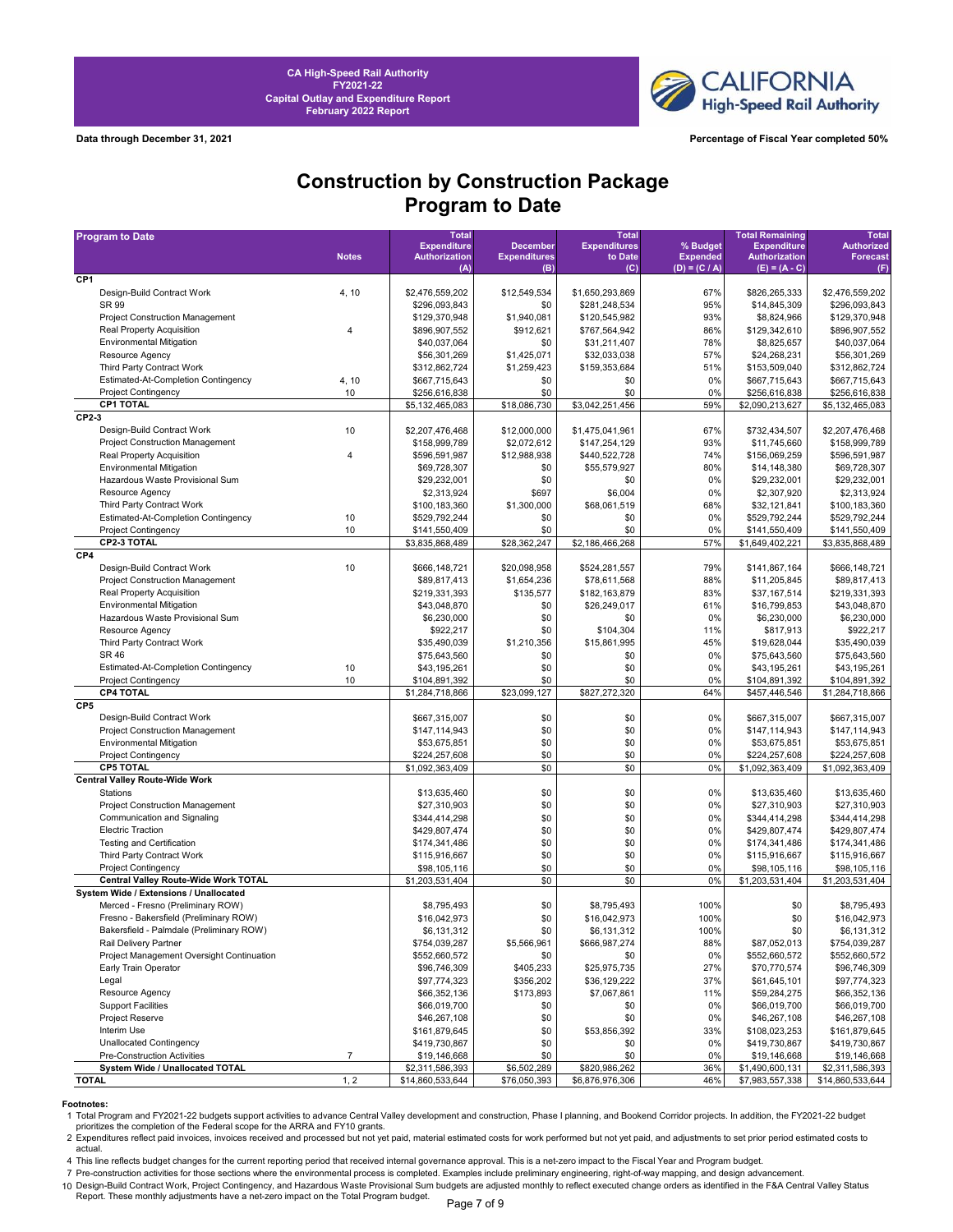



**Data through December 31, 2021 Percentage of Fiscal Year completed 50%**

# **Central Valley Segment Program to Date**

| <b>Program to Date</b>                     |                | <b>Total</b>         |                     | <b>Total</b>        | <b>Total Remaining</b> |
|--------------------------------------------|----------------|----------------------|---------------------|---------------------|------------------------|
|                                            |                | <b>Expenditure</b>   | <b>December</b>     | <b>Expenditures</b> | <b>Expenditure</b>     |
|                                            | <b>Notes</b>   | <b>Authorization</b> | <b>Expenditures</b> | to Date             | <b>Authorization</b>   |
| CP <sub>1</sub>                            |                | (A)                  | (B)                 | (C)                 | $(D) = (A - C)$        |
| Design-Build Contract Work                 | 4, 10          | \$2,476,559,202      | \$12,549,534        | \$1,650,293,869     | \$826,265,333          |
| <b>SR 99</b>                               |                | \$296,093,843        | \$0                 | \$281,248,534       | \$14,845,309           |
| <b>Project Construction Management</b>     |                | \$129,370,948        | \$1,940,081         | \$120,545,982       | \$8,824,966            |
| Real Property Acquisition                  | $\overline{4}$ | \$896,907,552        | \$912,621           | \$767,564,942       | \$129,342,610          |
| <b>Environmental Mitigation</b>            |                | \$40,037,064         | \$0                 | \$31,211,407        | \$8,825,657            |
| Resource Agency                            |                | \$56,301,269         | \$1,425,071         | \$32,033,038        | \$24,268,231           |
| Third Party Contract Work                  |                | \$312,862,724        | \$1,259,423         | \$159,353,684       | \$153,509,040          |
| Estimated-At-Completion Contingency        | 4, 10          | \$667,715,643        | \$0                 | \$0                 | \$667,715,643          |
| <b>Project Contingency</b>                 | 10             | \$256,616,838        | \$0                 | \$0                 | \$256,616,838          |
| <b>CP1 TOTAL</b>                           |                | \$5,132,465,083      | \$18,086,730        | \$3,042,251,456     | \$2,090,213,627        |
| CP2-3                                      |                |                      |                     |                     |                        |
| Design-Build Contract Work                 | 10             | \$2,207,476,468      | \$12,000,000        | \$1,475,041,961     | \$732,434,507          |
| <b>Project Construction Management</b>     |                | \$158,999,789        | \$2,072,612         | \$147,254,129       | \$11,745,660           |
| Real Property Acquisition                  | $\overline{4}$ | \$596,591,987        | \$12,988,938        | \$440,522,728       | \$156,069,259          |
| <b>Environmental Mitigation</b>            |                | \$69,728,307         | \$0                 | \$55,579,927        | \$14,148,380           |
| Hazardous Waste Provisional Sum            |                | \$29,232,001         | \$0                 | \$0                 | \$29,232,001           |
| Resource Agency                            |                | \$2,313,924          | \$697               | \$6,004             | \$2,307,920            |
| Third Party Contract Work                  |                | \$100,183,360        | \$1,300,000         | \$68,061,519        | \$32,121,841           |
| <b>Estimated-At-Completion Contingency</b> | 10             | \$529,792,244        | \$0                 | \$0                 | \$529,792,244          |
| <b>Project Contingency</b>                 | 10             | \$141,550,409        | \$0                 | \$0                 | \$141,550,409          |
| <b>CP2-3 TOTAL</b>                         |                | \$3,835,868,489      | \$28,362,247        | \$2,186,466,268     | \$1,649,402,221        |
| CP4                                        |                |                      |                     |                     |                        |
| Design-Build Contract Work                 | 10             | \$666,148,721        | \$20,098,958        | \$524,281,557       | \$141,867,164          |
| <b>Project Construction Management</b>     |                | \$89.817.413         | \$1,654,236         | \$78,611,568        | \$11,205,845           |
| <b>Real Property Acquisition</b>           |                | \$219,331,393        | \$135,577           | \$182,163,879       | \$37,167,514           |
| <b>Environmental Mitigation</b>            |                | \$43,048,870         | \$0                 | \$26,249,017        | \$16,799,853           |
| Hazardous Waste Provisional Sum            |                | \$6,230,000          | \$0                 | \$0                 | \$6,230,000            |
| Resource Agency                            |                | \$922,217            | \$0                 | \$104,304           | \$817,913              |
| Third Party Contract Work                  |                | \$35,490,039         | \$1,210,356         | \$15,861,995        | \$19,628,044           |
| <b>SR 46</b>                               |                | \$75,643,560         | \$0                 | \$0                 | \$75,643,560           |
| <b>Estimated-At-Completion Contingency</b> | 10             | \$43,195,261         | \$0                 | \$0                 | \$43,195,261           |
| <b>Project Contingency</b>                 | 10             | \$104,891,392        | \$0                 | \$0                 | \$104,891,392          |
| <b>CP4 TOTAL</b>                           |                | \$1,284,718,866      | \$23,099,127        | \$827,272,320       | \$457,446,546          |
| CP <sub>5</sub>                            |                |                      |                     |                     |                        |
| Design-Build Contract Work                 |                | \$667,315,007        | \$0                 | \$0                 | \$667,315,007          |
| <b>Project Construction Management</b>     |                | \$147,114,943        | \$0                 | \$0                 | \$147,114,943          |
| <b>Environmental Mitigation</b>            |                | \$53,675,851         | \$0                 | \$0                 | \$53,675,851           |
| <b>Project Contingency</b>                 |                | \$224,257,608        | \$0                 | \$0                 | \$224,257,608          |
| <b>CP5 TOTAL</b>                           |                | \$1,092,363,409      | \$0                 | \$0                 | \$1,092,363,409        |
| <b>Central Valley Route-Wide Work</b>      |                |                      |                     |                     |                        |
| Stations                                   |                | \$13,635,460         | \$0                 | \$0                 | \$13,635,460           |
| <b>Project Construction Management</b>     |                | \$27.310.903         | \$0                 | \$0                 | \$27,310,903           |
| Communication and Signaling                |                | \$344,414,298        | \$0                 | \$0                 | \$344,414,298          |
| <b>Electric Traction</b>                   |                | \$429,807,474        | \$0                 | \$0                 | \$429,807,474          |
| <b>Testing and Certification</b>           |                | \$174,341,486        | \$0                 | \$0                 | \$174,341,486          |
| Third Party Contract Work                  |                | \$115,916,667        | \$0                 | \$0                 | \$115,916,667          |
| <b>Project Contingency</b>                 |                | \$98,105,116         | \$0                 | \$0                 | \$98,105,116           |
| Central Valley Route-Wide Work TOTAL       |                | \$1,203,531,404      | \$0                 | \$0                 | \$1,203,531,404        |
| <b>Project Wide</b>                        |                |                      |                     |                     |                        |
| Merced - Fresno                            |                | \$34,224,247         | \$0                 | \$34,224,247        | \$0                    |
| Fresno - Bakersfield                       |                | \$167,369,487        | \$0                 | \$167,369,487       | \$0                    |
| Rail Delivery Partner                      |                | \$670,245,871        | \$3,966,769         | \$609,769,162       | \$60,476,709           |
| <b>Station Area Planning</b>               |                | \$1,894,811          | \$0                 | \$1,894,811         | \$0                    |
| Early Train Operator                       |                | \$98,317,999         | \$405,233           | \$27,547,426        | \$70,770,573           |
| Resource Agency                            |                | \$180,423,079        | \$613,933           | \$122,707,279       | \$57,715,800           |
| <b>Support Facilities</b>                  |                | \$66,019,700         | \$0                 | \$0                 | \$66,019,700           |
| Legal                                      |                | \$106,942,006        | \$190,188           | \$47,236,000        | \$59,706,006           |
| <b>Project Wide TOTAL</b>                  |                | \$1,325,437,200      | \$5,176,123         | \$1,010,748,412     | \$314,688,788          |
| <b>TOTAL</b>                               | 1, 2           | \$13,874,384,451     | \$74,724,227        | \$7,066,738,456     | \$6,807,645,995        |

**Footnotes:**<br>1 Total Program and FY2021-22 budgets support activities to advance Central Valley development and construction, Phase I planning, and Bookend Corridor projects. In addition, the FY2021-22 budget prioritizes the completion of the Federal scope for the ARRA and FY10 grants.

2 Expenditures reflect paid invoices, invoices received and processed but not yet paid, material estimated costs for work performed but not yet paid, and adjustments to set prior period estimated costs to actual.

4 This line reflects budget changes for the current reporting period that received internal governance approval. This is a net-zero impact to the Fiscal Year and Program budget.

10 Design-Build Contract Work, Project Contingency, and Hazardous Waste Provisional Sum budgets are adjusted monthly to reflect executed change orders as identified in the F&A Central Valley<br>Status Report. These monthly ad